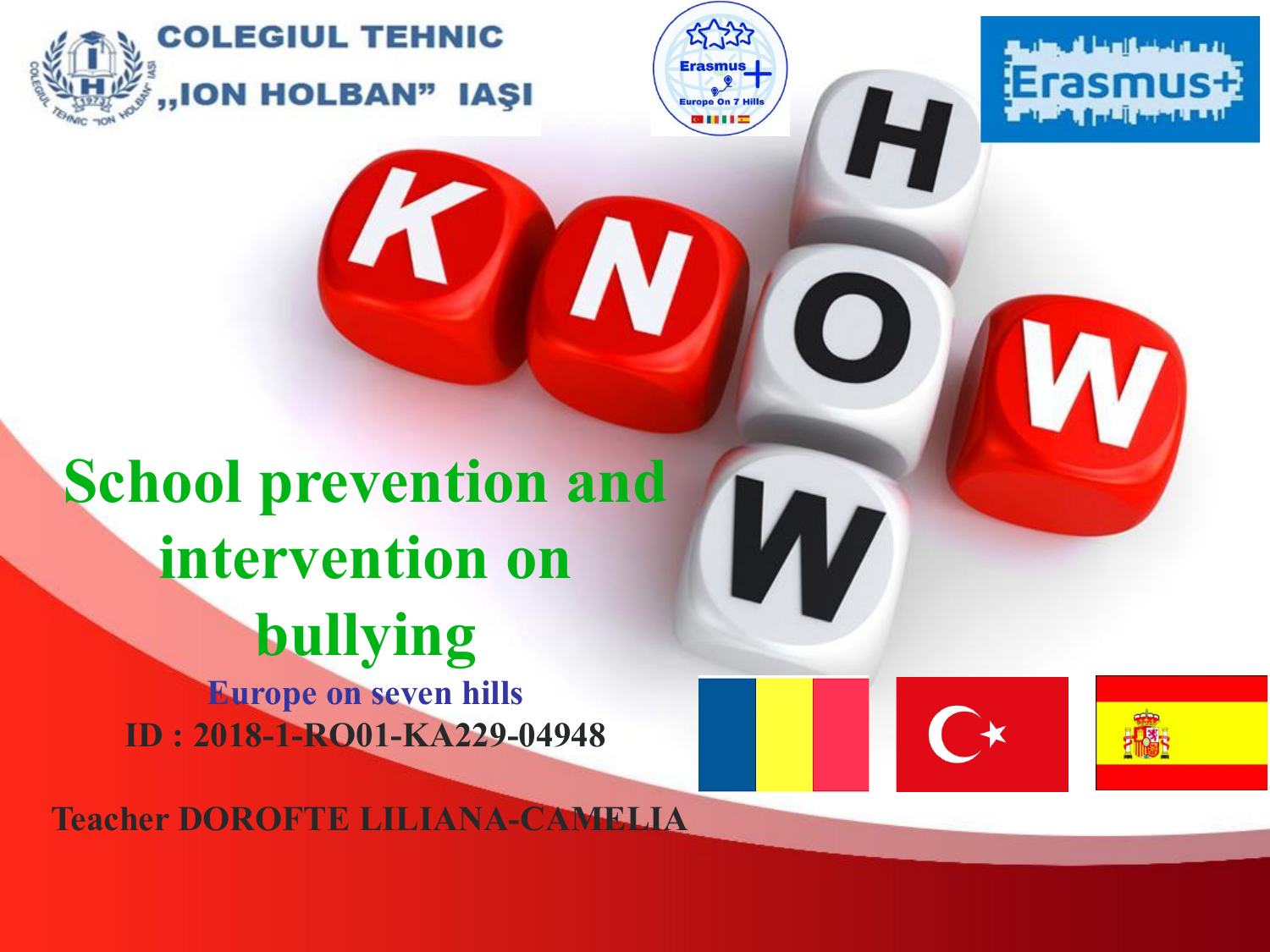### Awareness exercise

A teacher was teaching her class about bullying and gave them the following exercise to perform. She had the children take a piece of paper and told them to crumple it up, stomp on it and really mess it up but be careful not to rip it. Then she had them unfold the paper, smooth it out and look at how scarred and dirty is was. She then told them to tell it they're sorry. Now even though they said they were sorry and tried to fix the paper, she pointed out all the scars they left behind. And that those scars will never go away no matter how hard they tried to fix it. That is what happens when a child bully's another child, they may say they're sorry but the scars are there forever. The looks on the faces of the children in the classroom told her the message hit home.

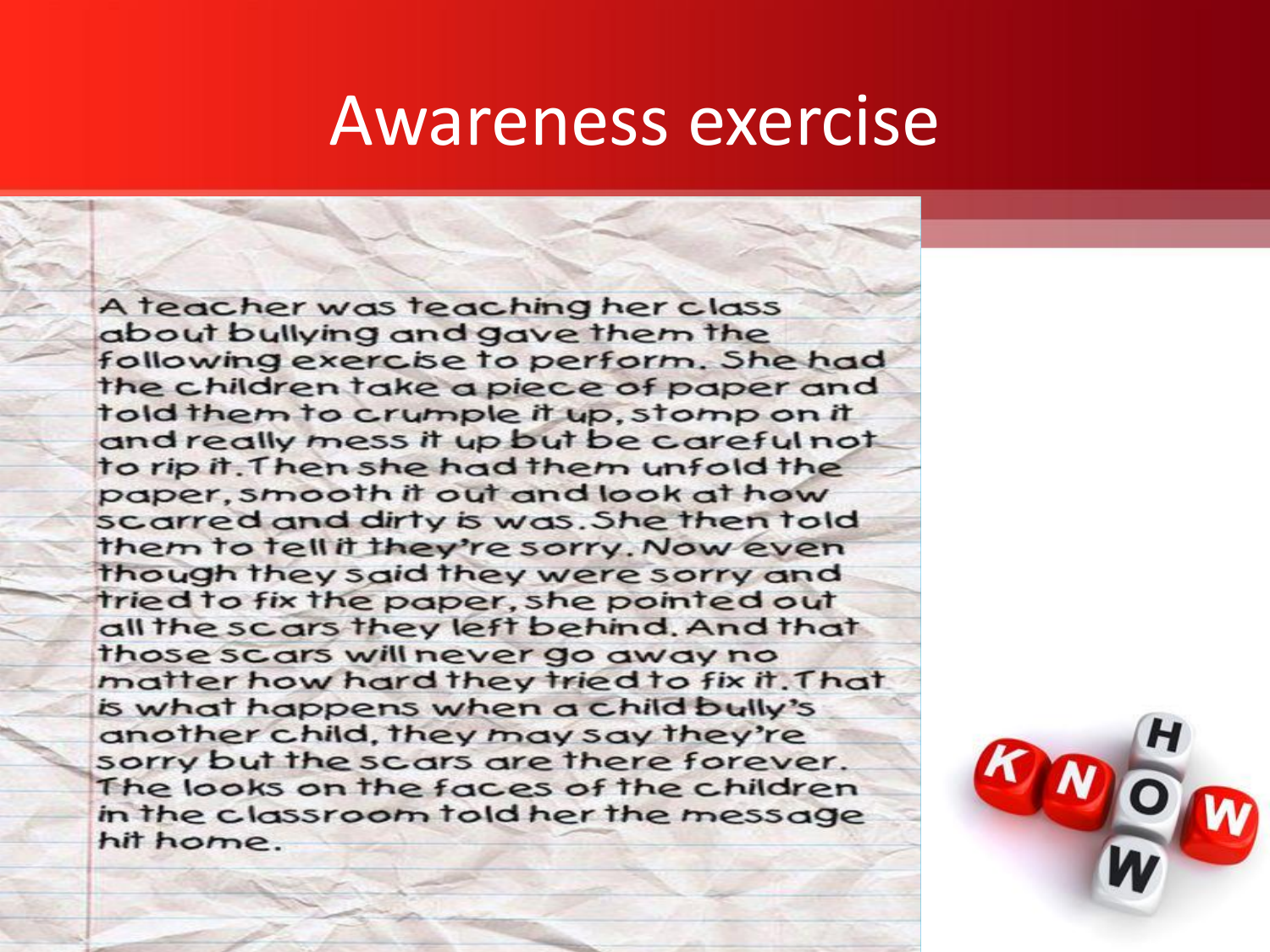### Positive relationships/ school climate

Positive social relationships foster healthy interactions. Poor social relationships contribute to early death as much as smoking, drinking, and obesity, and children involved in bullying (either as the student being victimized or the student engaged in<br>bullying bullying) relationship problems. By assessing the extent of relationship problems at your school you can help prevent bullying.

Positive school climate has a positive impact on such areas as mental health, substance use, healthy eating, conflict resolution and healthy relationships. Keep your school safe by assessing the prevalence of bullying and ensuring your interventions are working to promote healthy relationships and reduce bullying. Most bullying episodes are verbal and brief with more than half of children and youth not reporting them to school staff.

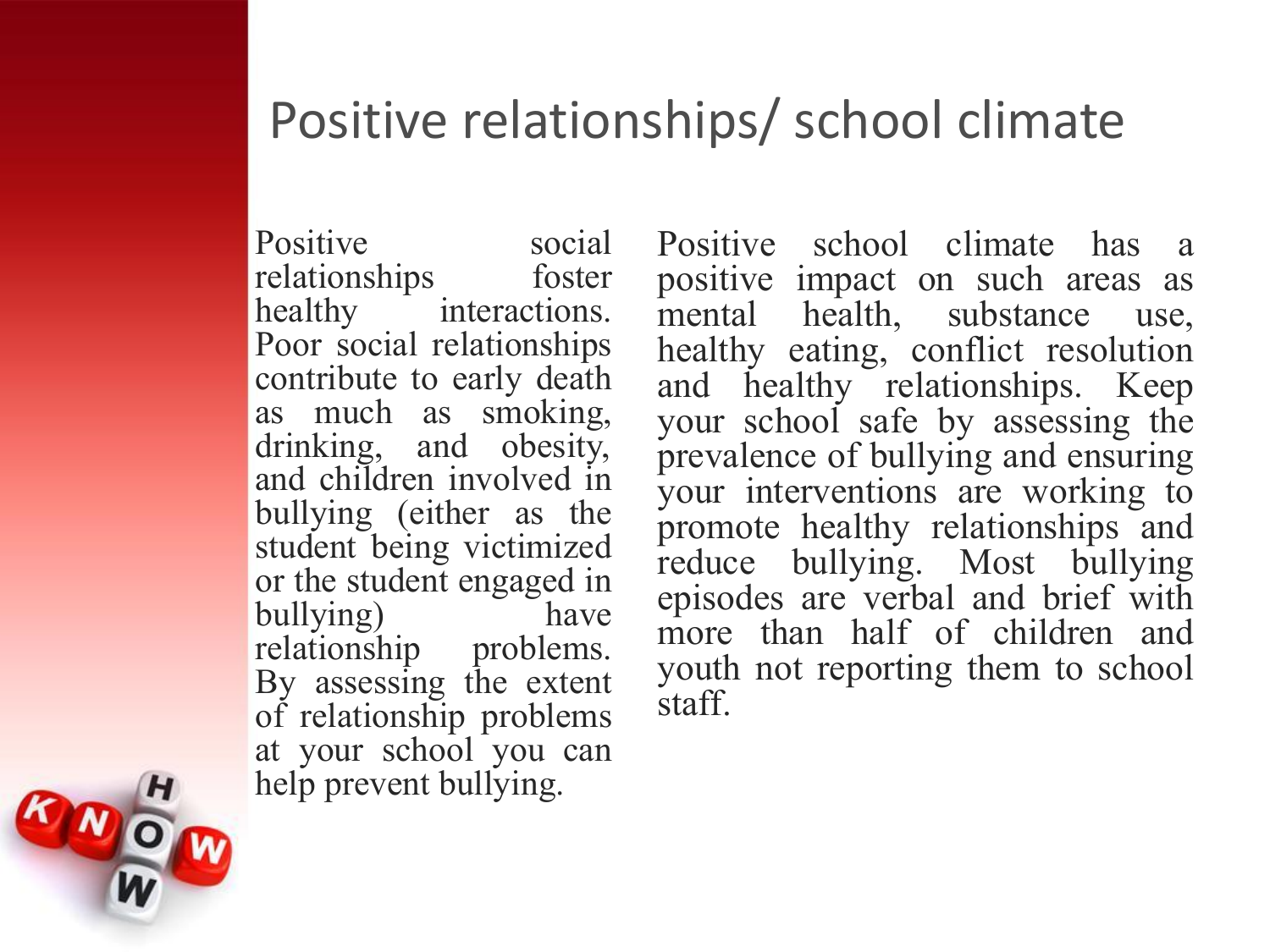#### NEVER JUDGE A CHILD ASK YOURSELF... Does he have food in his home?

Does she Know that someone cares about her?

Does he feel he has to

Does he feel affirmed in your classroom?

Do you see her differences<br>as a deficiency?

Have you asked him what he is good  $a+7$ 

Do you Know what<br>motivates him?

Is that defiance you think you're perceiving of a<br>cultural difference you<br>haven't taken the time

Is she more worried about<br>homework or being homeless?

Has anyone smiled<br>at her today?

when his mom doesn't show up<br>for a meeting is it because she has<br>to work to pat food on the table?

Does she need someone to listen to her rather than tell her what to do?

Are you living the words in your school mission statement<br>or is it just something hanging on the wall?

### JPEN MINDS & OPEN HEART . OPEN DOORS TO LEARNIN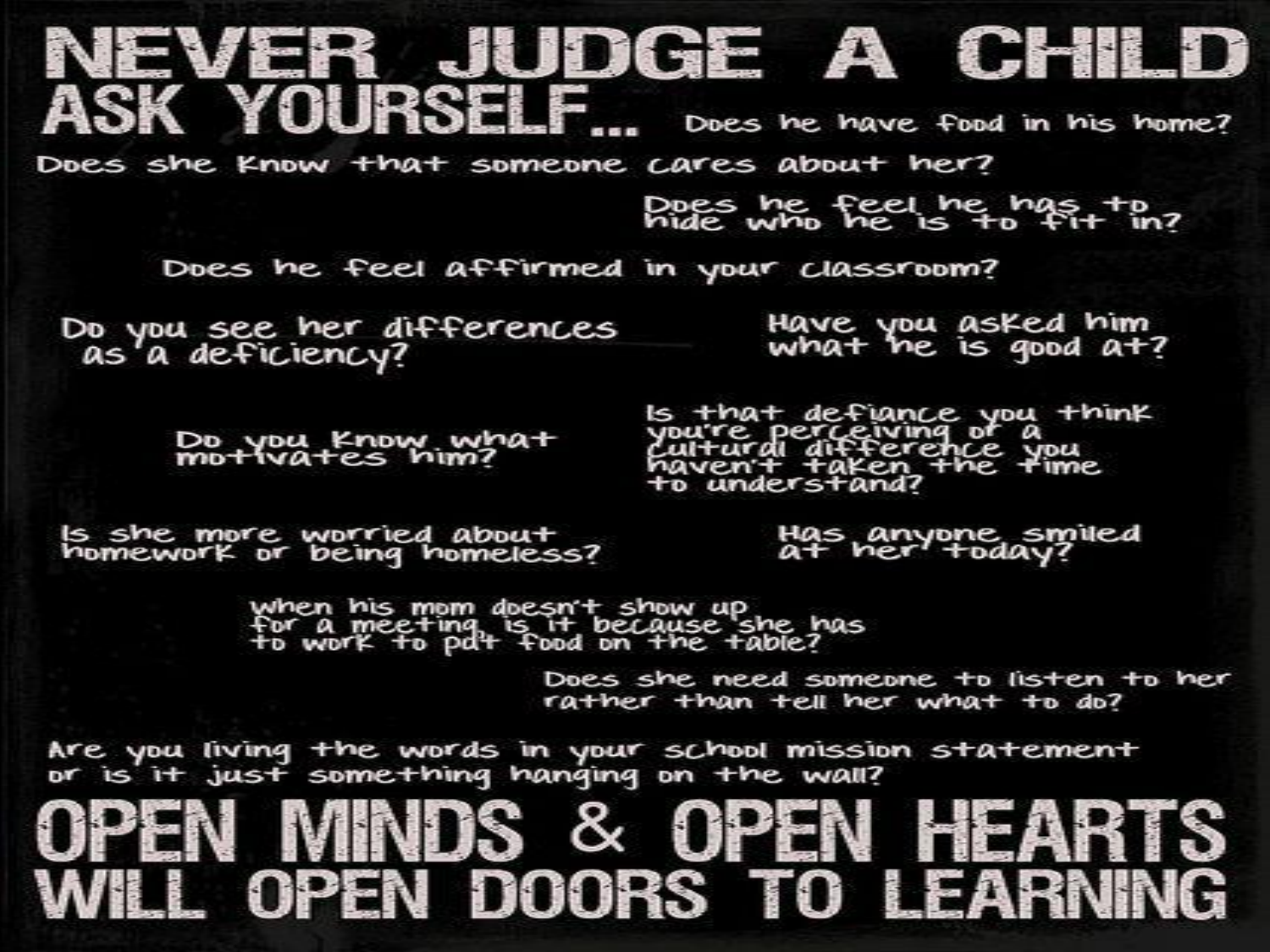## **Principles for Bullying Prevention and Intervention**

- **• Principle 1: Bullying is a relationship problem**
- **• Principle 2. Bullying interventions require a developmental approach**
- **• Principle 3. Bullying interventions require a systems approach**
- **• Principle 4: Leadership is the Foundation for Systems Change**

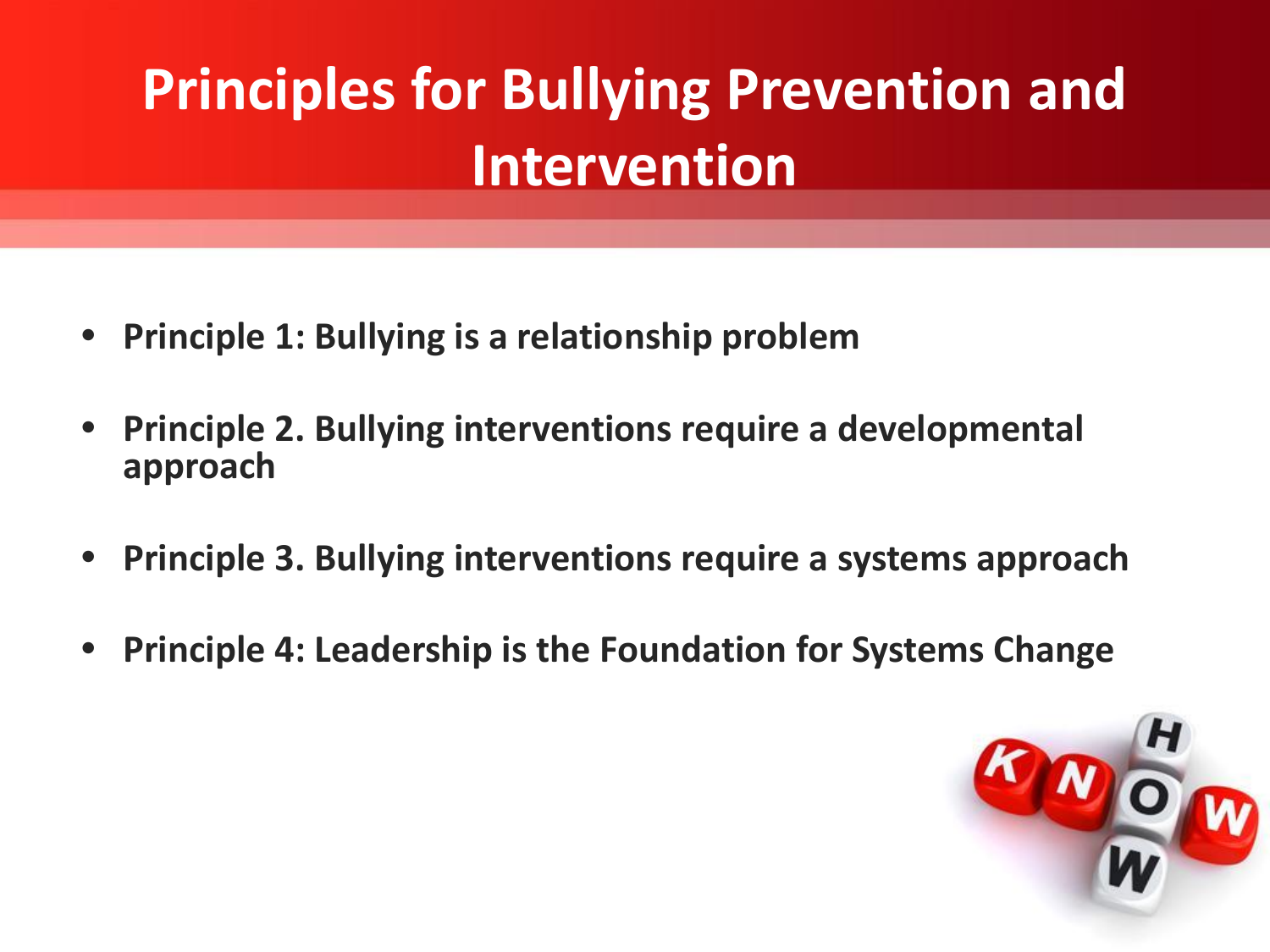# **I. Bullying preventionSTOPB** ING **BEFORE IT STARTS**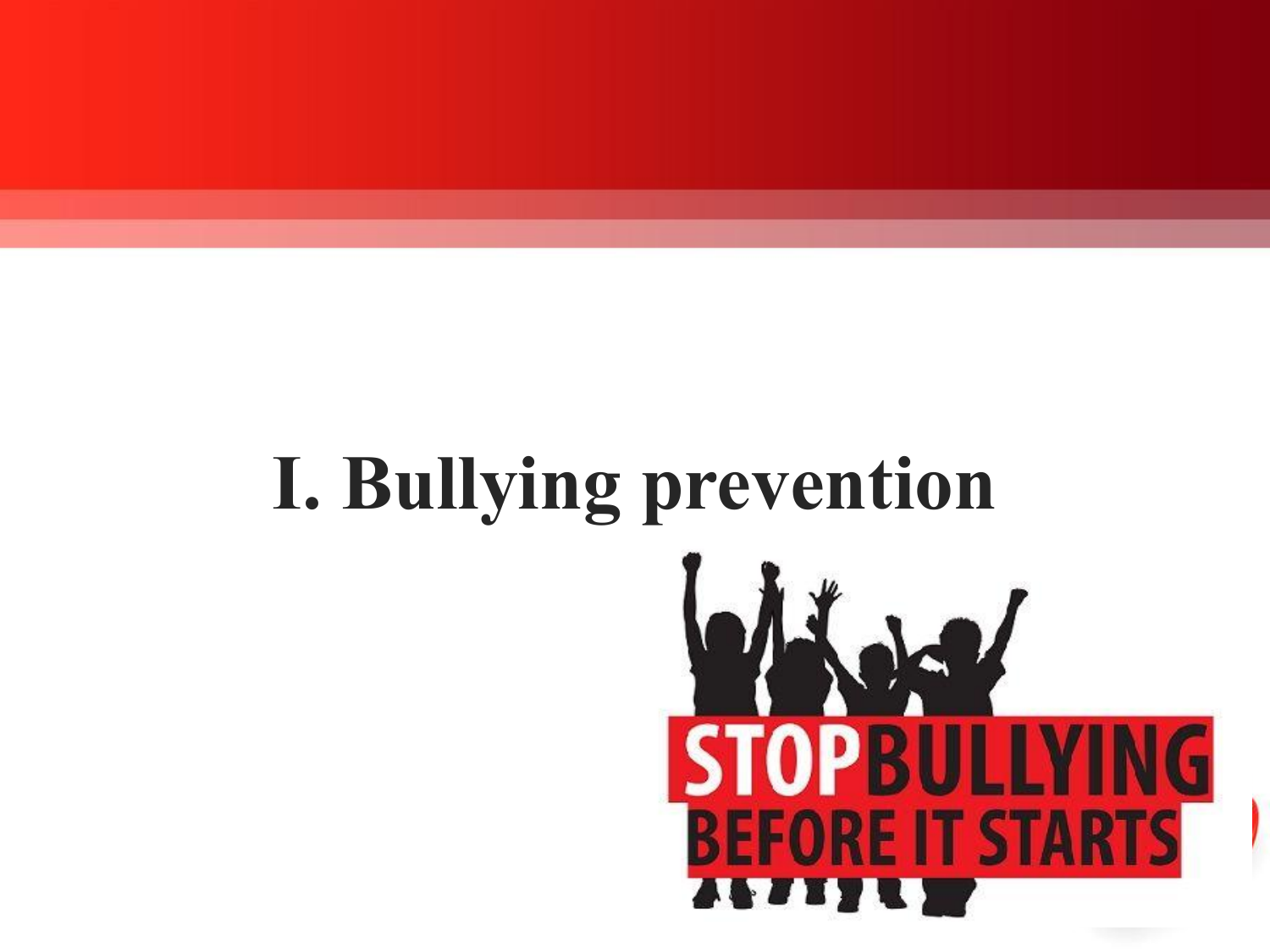## **Goals of bullying prevention activities**

1. Promoting positive relationships within and between the entire school to enhance school climate and a supportive learning environment;

2. Educating and developing awareness about bullying, the importance of healthy relationships, and self-awareness about the use of real and perceived power in relationships;

3. Consolidating attitudes which are incompatible with bullying for inclusion, acceptance and respect for all;

4. Developing awareness of bullying issues at the school;

5. Developing positive solutions to prevent and address bullying;

6. Learning positive strategies to address bullying by

a. children and youth who are victimized

b. children and youth who witness bullying

c. teachers, and

d. other school staff;

7. Building social responsibility and open trusting communication about bullying and relationship difficulties.

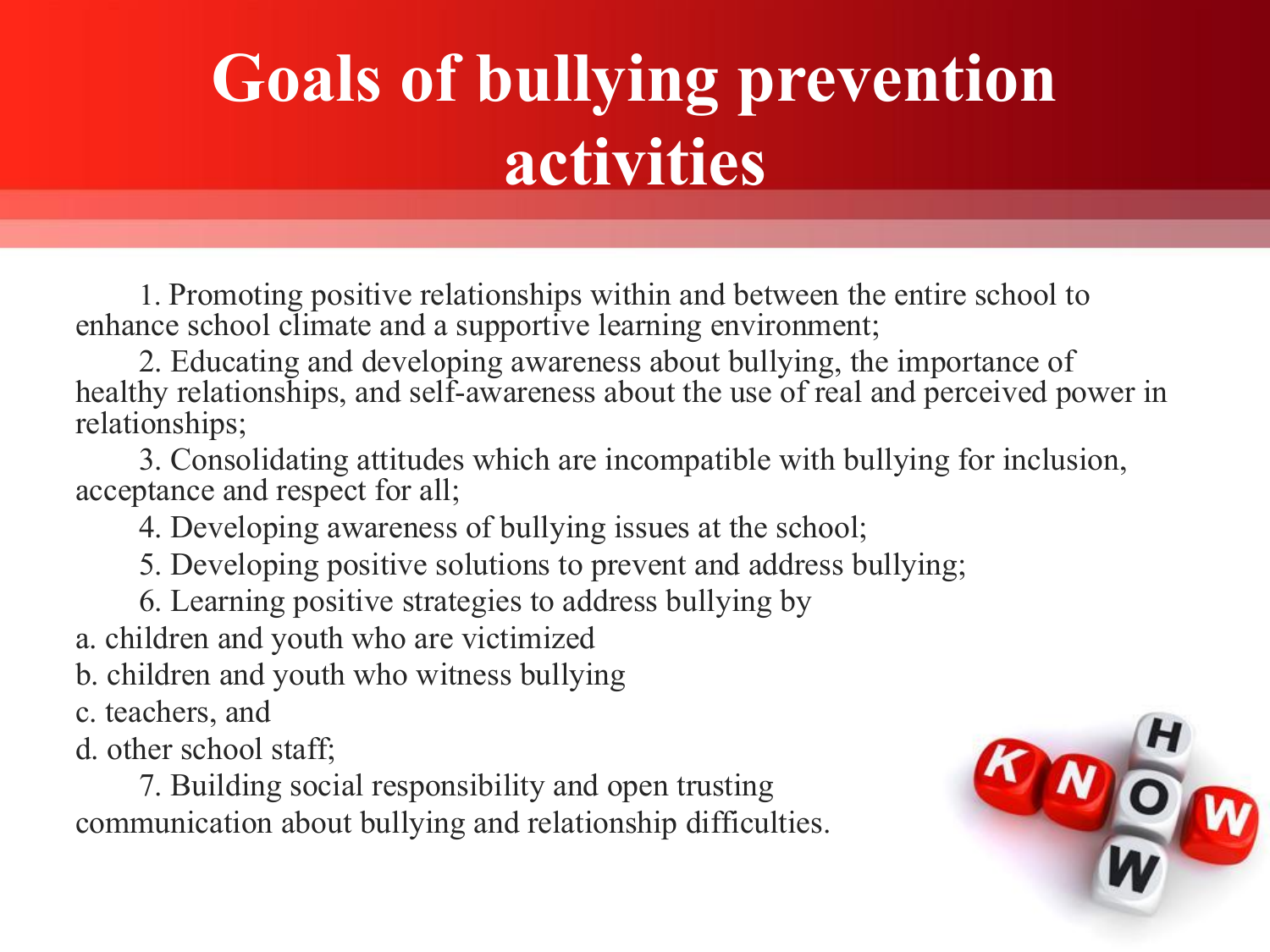## Prevention- **Activities at the school level (according Dan Olweus)**

- a bullying survey to determine the extent of the problem.
- a conference day to educate teachers, administrators, school staff, parents, students, and community members about bullying behaviors, response strategies, and available resources.
- increased supervision in the cafeteria, hallways, bathrooms, and on the playground, where most bullying behavior occurs.
- a coordinating group --, typically consisting of an administrator; a teacher from each grade level; a guidance counselor, psychologist, and/or school nurse; and parent and student representatives -- to manage the program and evaluate its success.
- ongoing meetings between parents and school staff.

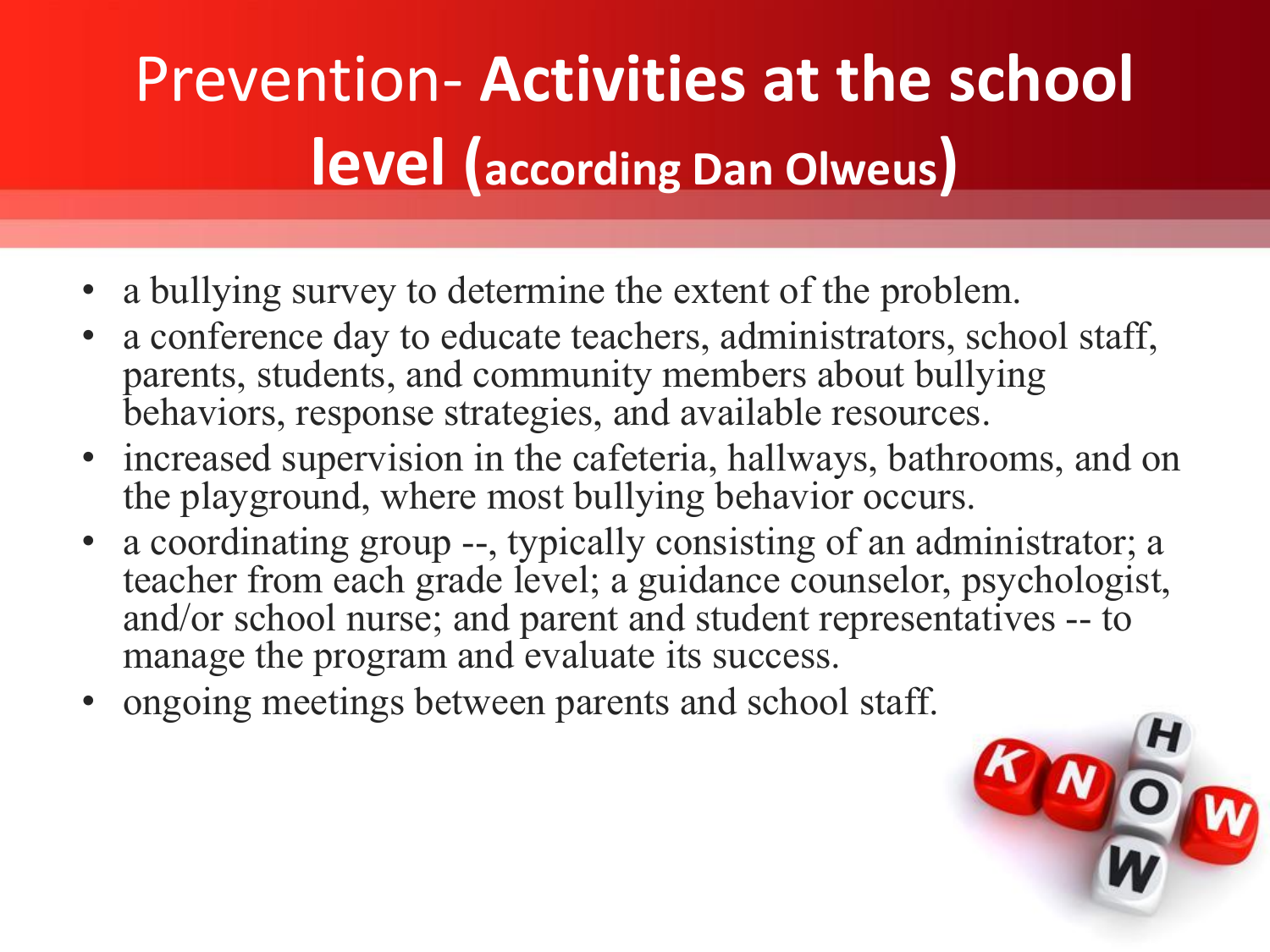## Prevention- **Activities for Children and Youth (at classroom level)**

- help kids understanding bullying;
- class rules against bullying. Rules should be brief and clear. Olweus suggests the following examples:
	- We will not bully other students.
	- We will try to help students who are bullied.
	- We will include students who might be left out.
- immediate consequences for aggressive behavior and immediate rewards for inclusive behavior. Possible sanctions include having the bully
	- apologize;
	- discuss the incident with the teacher, principal, and/or parents;
	- pay for damaged belongings;
	- spend time in the office or another classroom;
	- forfeit recess or other privileges.
- weekly meetings to communicate to students clear and consistently enforced expectations and to engage them as resources in preventing bullying behavior.
- ongoing communication with parents.

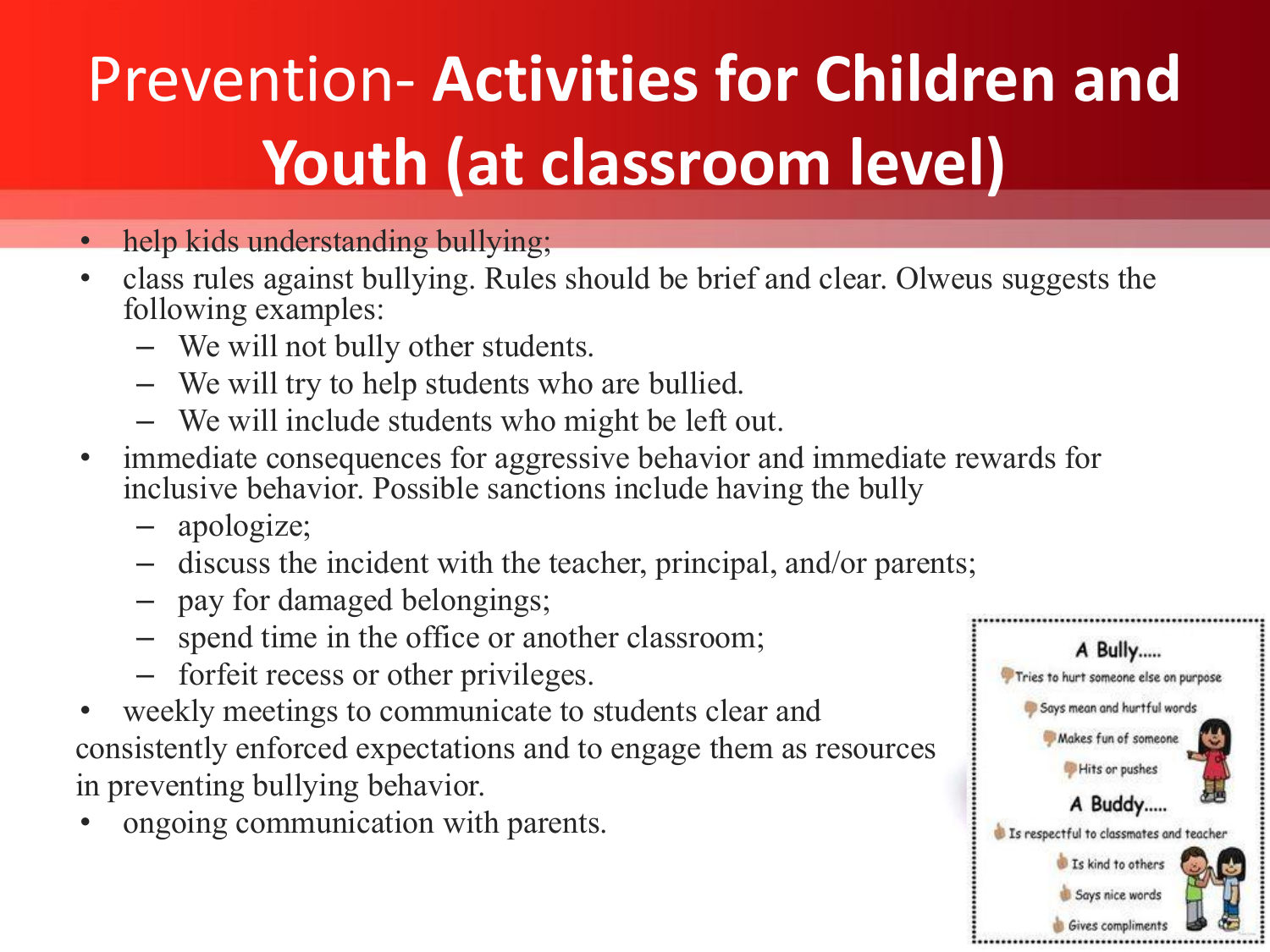## Prevention- At the individual level

- serious talks with bullies and victims.
- serious talks with the parents of bullies and victims.
- role playing of non-aggressive behavior with bullies.
- role playing of assertive behavior with victims.
- increase self-esteem (see Marisa Peer)

[https://www.youtube.com/watch?v=r2rTBdgJaso](https://www.google.com/url?q=https://www.youtube.com/watch?v%3Dr2rTBdgJaso&sa=D&source=editors&ust=1634208800791000&usg=AOvVaw09cqoJEvIcabkgUszjv-q7)

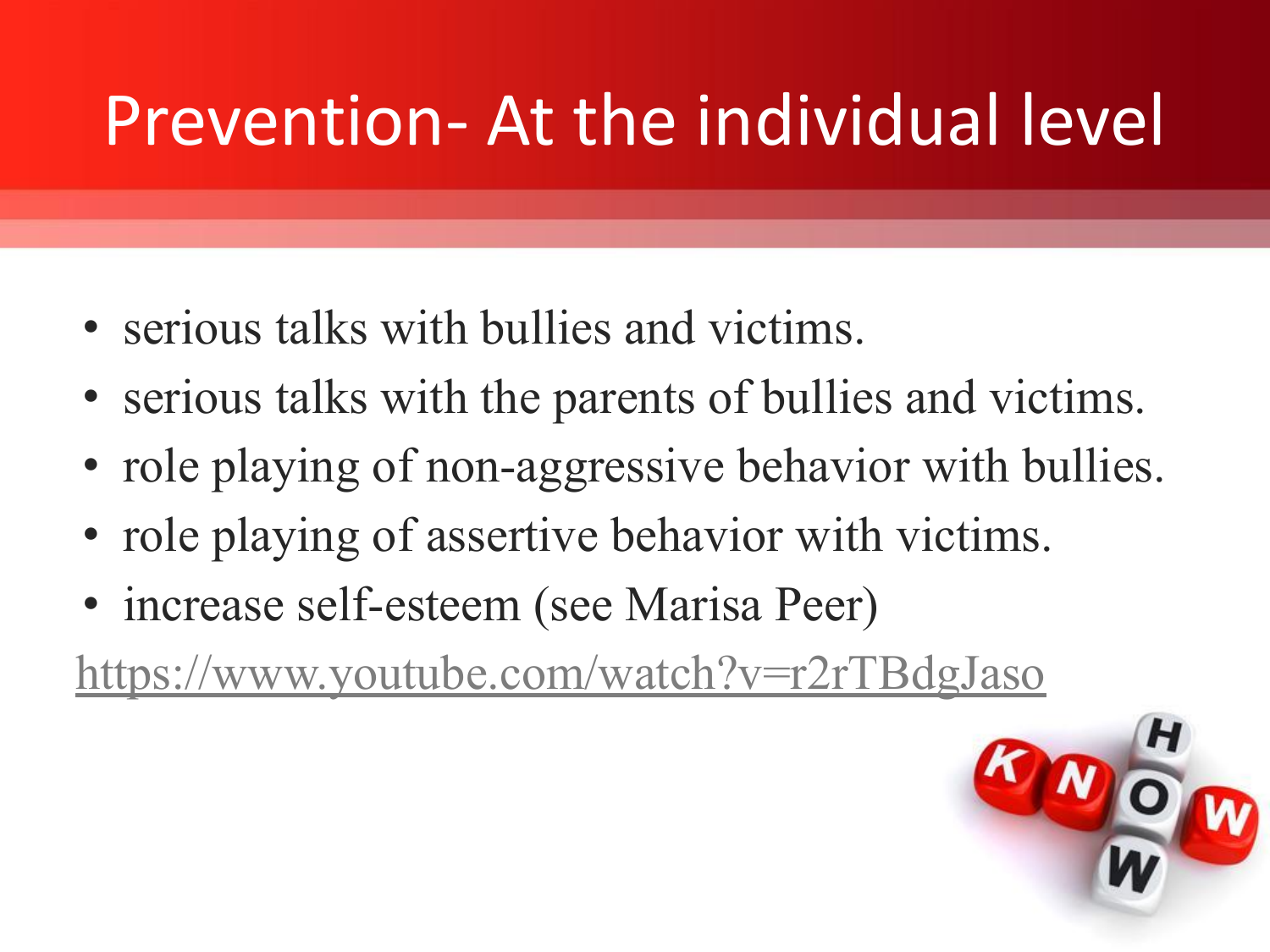## Prevention- Useful resources (A

Compendium of Assessment Tools, 2011)

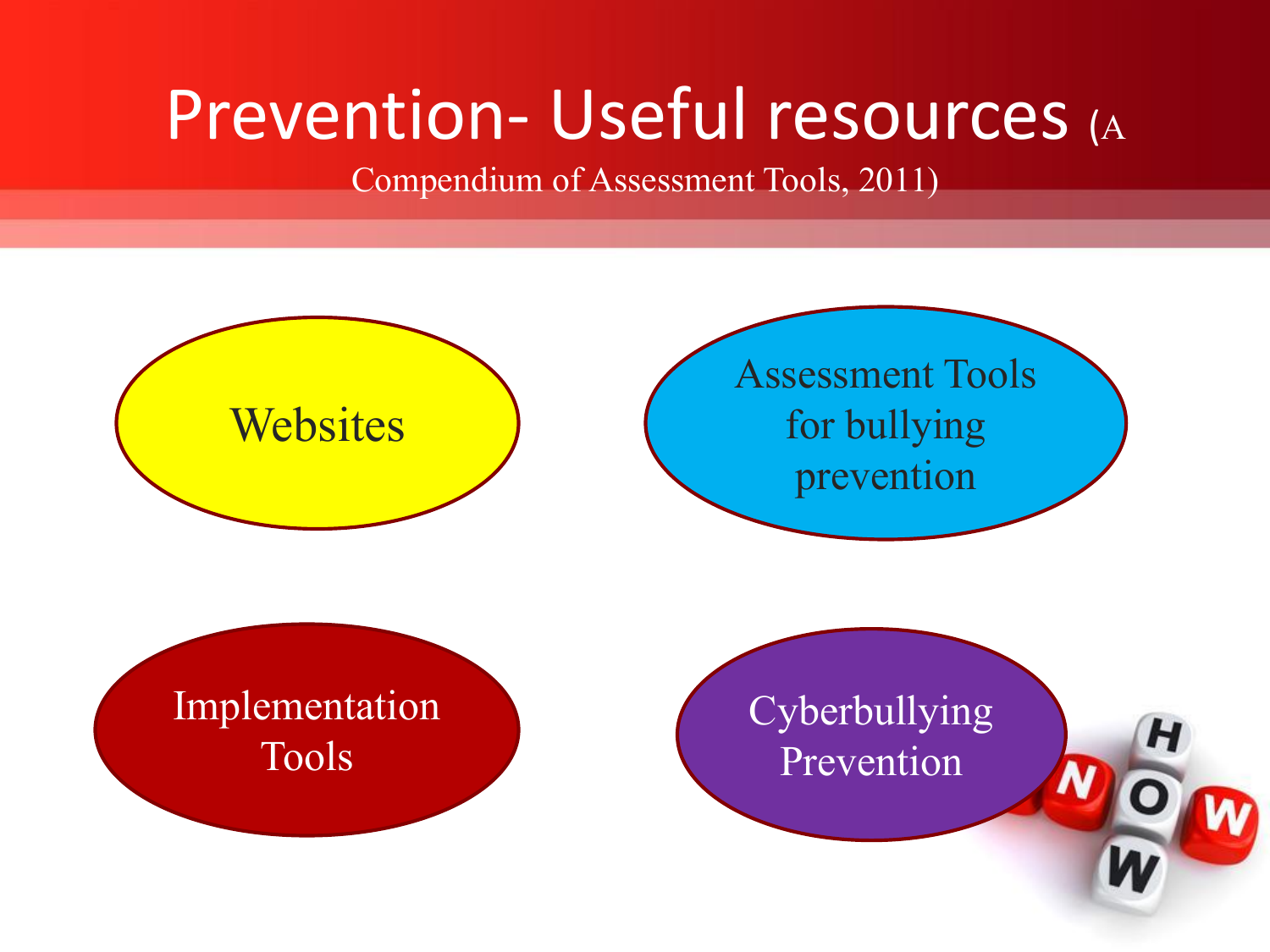

- **[BullyBust](https://www.google.com/url?q=http://www.bullybust.org/educators&sa=D&source=editors&ust=1634208800841000&usg=AOvVaw1kwJsavOvuKIUmwCiLYUYq)** This website includes several resources on bullying and being an upstander, including information for educators and movie video clips associated with activities and discussions to have with students.
- [The Cyberbullying Research Center](https://www.google.com/url?q=http://cyberbullying.us/resources%23educators&sa=D&source=editors&ust=1634208800841000&usg=AOvVaw1VyCLDK8GCKW0R6P_3eBpm)  This website has several resources, including research, lesson plans, and tips.
- [Education.com](https://www.google.com/url?q=http://www.education.com/topic/school-bullying-teasing/&sa=D&source=editors&ust=1634208800841000&usg=AOvVaw0Qf6AOEagBy1_2ClhEbW42) This website provides several articles about bullying, including cyberbullying and bullying around identity issues.
- [PACER's National Bullying Prevention Center](https://www.google.com/url?q=http://www.pacer.org/bullying/&sa=D&source=editors&ust=1634208800841000&usg=AOvVaw2B7n4Wms6fVSkgL9LoBKsK) This website provides lots of information and resources on bullying, including tools and lessons you can use with your students.
- [Stop Bullying](https://www.google.com/url?q=http://stopbullying.gov/&sa=D&source=editors&ust=1634208800842000&usg=AOvVaw1h0BgeHDP65NSkoIDksKIs)  This website provides lots of information on bullying and how to respond to it, with a section for educators.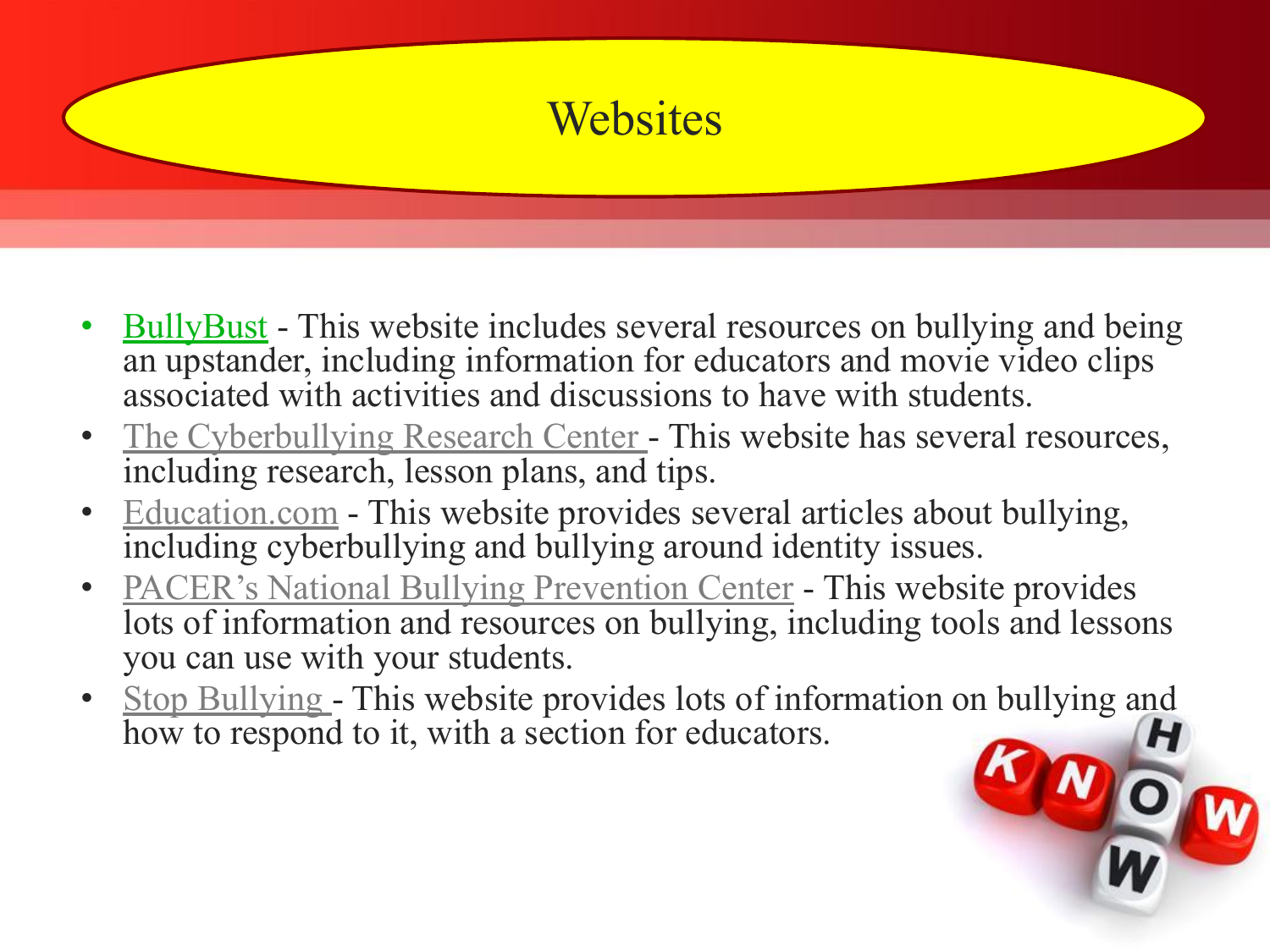#### Assessment Tools for bullying prevention

1. [Measuring Bullying Victimization,](https://www.google.com/url?q=http://www.cdc.gov/ViolencePrevention/pdf/BullyCompendium-a.pdf&sa=D&source=editors&ust=1634208800865000&usg=AOvVaw0rj_iiSBrH0YoGulop4Lzi)

[Perpetration, and Bystander](https://www.google.com/url?q=http://www.cdc.gov/ViolencePrevention/pdf/BullyCompendium-a.pdf&sa=D&source=editors&ust=1634208800866000&usg=AOvVaw1xXWIlFC8kRQa9wMLZ0QQN) [Experiences: A Compendium of](https://www.google.com/url?q=http://www.cdc.gov/ViolencePrevention/pdf/BullyCompendium-a.pdf&sa=D&source=editors&ust=1634208800866000&usg=AOvVaw1xXWIlFC8kRQa9wMLZ0QQN) [Assessment Tools](https://www.google.com/url?q=http://www.cdc.gov/ViolencePrevention/pdf/BullyCompendium-a.pdf&sa=D&source=editors&ust=1634208800866000&usg=AOvVaw1xXWIlFC8kRQa9wMLZ0QQN) - This document provides a range of assessment materials around experiences with bullying- 4 sections

[\(https://www.cdc.gov/ViolencePre](https://www.google.com/url?q=https://www.cdc.gov/ViolencePrevention/pdf/BullyCompendium-a.pdf&sa=D&source=editors&ust=1634208800866000&usg=AOvVaw16Np87VDnMSBE54NIU_iQv) [vention/pdf/BullyCompendium-a.p](https://www.google.com/url?q=https://www.cdc.gov/ViolencePrevention/pdf/BullyCompendium-a.pdf&sa=D&source=editors&ust=1634208800866000&usg=AOvVaw16Np87VDnMSBE54NIU_iQv) [df](https://www.google.com/url?q=https://www.cdc.gov/ViolencePrevention/pdf/BullyCompendium-a.pdf&sa=D&source=editors&ust=1634208800867000&usg=AOvVaw2R2H5DNMdw_7j0nNPU8VuM))

2. [Assessment Toolkit for Bullying,](https://www.google.com/url?q=http://www.cpha.ca/uploads/progs/_/safeschools/assessment_toolkit_e.pdf&sa=D&source=editors&ust=1634208800867000&usg=AOvVaw1rc5c3IZittpKnsMd3TQ0p) [Harrassment and Peer Relations at](https://www.google.com/url?q=http://www.cpha.ca/uploads/progs/_/safeschools/assessment_toolkit_e.pdf&sa=D&source=editors&ust=1634208800867000&usg=AOvVaw1rc5c3IZittpKnsMd3TQ0p) [School](https://www.google.com/url?q=http://www.cpha.ca/uploads/progs/_/safeschools/assessment_toolkit_e.pdf&sa=D&source=editors&ust=1634208800867000&usg=AOvVaw1rc5c3IZittpKnsMd3TQ0p) - This kit helps schools find takes part in the out the type and amount of bullying that occurs on their campuses and provides information on best practices in bullying prevention and intervention.

## The Cycle of Bullying

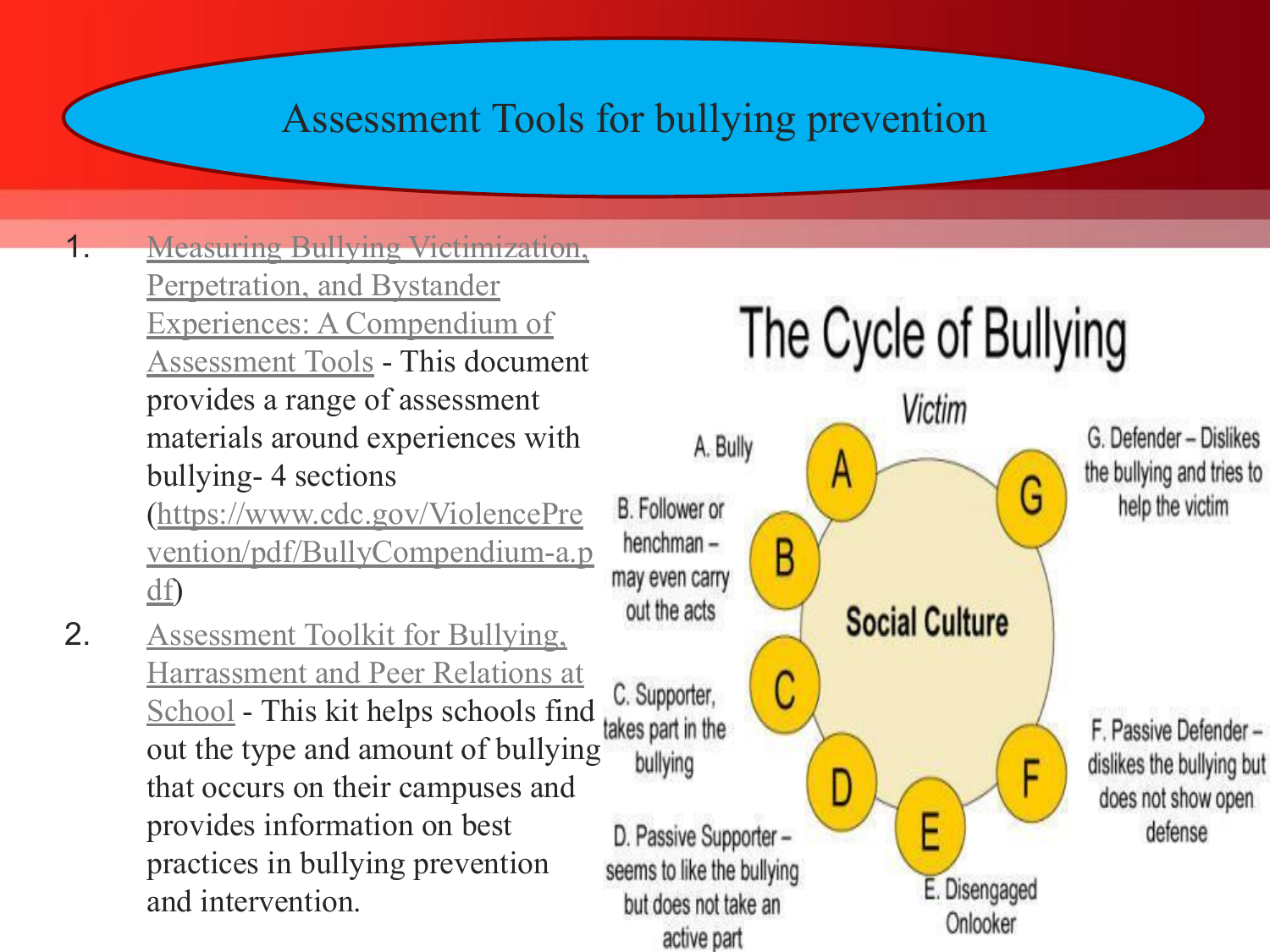#### Assessment Tools for bullying prevention

- **• A: Bully: only scales** ( Agression Scale; Bullying-Behavior Scale; Children\*s Social Behaviour Scale- Self Report; Modified Agression Scale)
- **• B: Victim: only scales** (Gatehouse Bullying Scale; Multidimensional Peer-Victimization Scale; My Life in School Checklist; Perception of Teasing Scale; Peer Victimization Scale; Retrospective Bullying Questionnaire; Victimization Scale; Weight-Based Teasing Scale)
- **• C: Bully and Victim scales** (Modified Peer Nomination Inventory; Peer Interactions in Primary School Questionnaire; Reduced Agression/Victimization Scale; Child Social Behavior Questionnaire; AAUW Sexual Harassment Survey…)
- **• D: Bystander, Bully and/or Victim scales** (Cyberbullying and Online Agression Survey; Exposure to Violence and Violent Behavior Checklist; Cyber-Harassment Student Survey; Participant Role Questionnaire; Peer<br>Estimated Conflict Behavior Inventory) Estimated Conflict Behavior Inventory)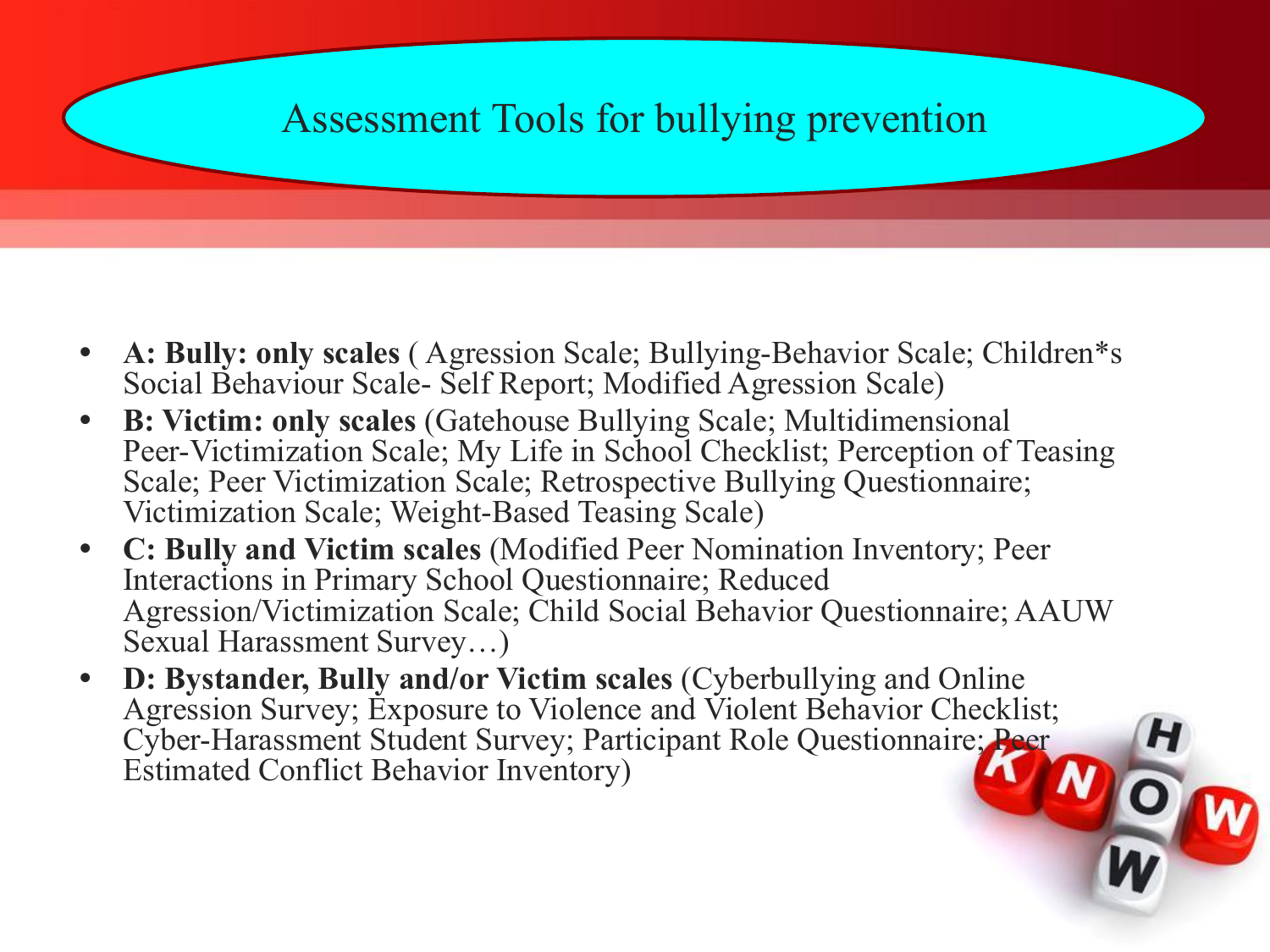### Implementation Tools

- [Dealing with Bullying in Schools](https://www.google.com/url?q=http://specialneeds.thebullyproject.com/bullying_in_schools&sa=D&source=editors&ust=1634208801156000&usg=AOvVaw0WTDn2Q4uZp6jzOA9WQHAw)  This guide provides tips for dealing with bullying involving students with special needs*.*
- [Eyes on Bullying](https://www.google.com/url?q=http://www.eyesonbullying.org/pdfs/toolkit.pdf&sa=D&source=editors&ust=1634208801157000&usg=AOvVaw0QlGJQJwYHjtXYaDXoEcMP) This guide provides a toolkit with information on bullying for educators and activities they can do with their students.
- [The Peer Advocacy Guide](https://www.google.com/url?q=http://www.pacer.org/bullying/resources/toolkits/pdf/PeerAdvocacyGuide.pdf&sa=D&source=editors&ust=1634208801157000&usg=AOvVaw32I68WH0HCqO3UIVFBg02d) This guide provides information for starting a peer advocacy group to prevent bullying of students with disabilities.
- [Social Emotional Learning Toolkit](https://www.google.com/url?q=https://d3n8a8pro7vhmx.cloudfront.net/themes/51172dcc1ad07a63d6000002/attachments/original/1361410998/2_SocialEmotionalLearningToolkit.pdf_-_link_to_2.pdf?1361410998&sa=D&source=editors&ust=1634208801157000&usg=AOvVaw2UfJ0rUYheNH2eWJW5IIQv)  This toolkit provides information on Social Emotional Learning programs and how they help prevent bullying.
- [Steps to Address Bullying at Your School](https://www.google.com/url?q=http://www.creducation.org/resources/SBN_Tip_15.pdf&sa=D&source=editors&ust=1634208801157000&usg=AOvVaw03z4nFwMG2rO0GZxJA3xqQ) This document provides information for school administrators about best ways to address H<br>bullying that occurs at their school. bullying that occurs at their school.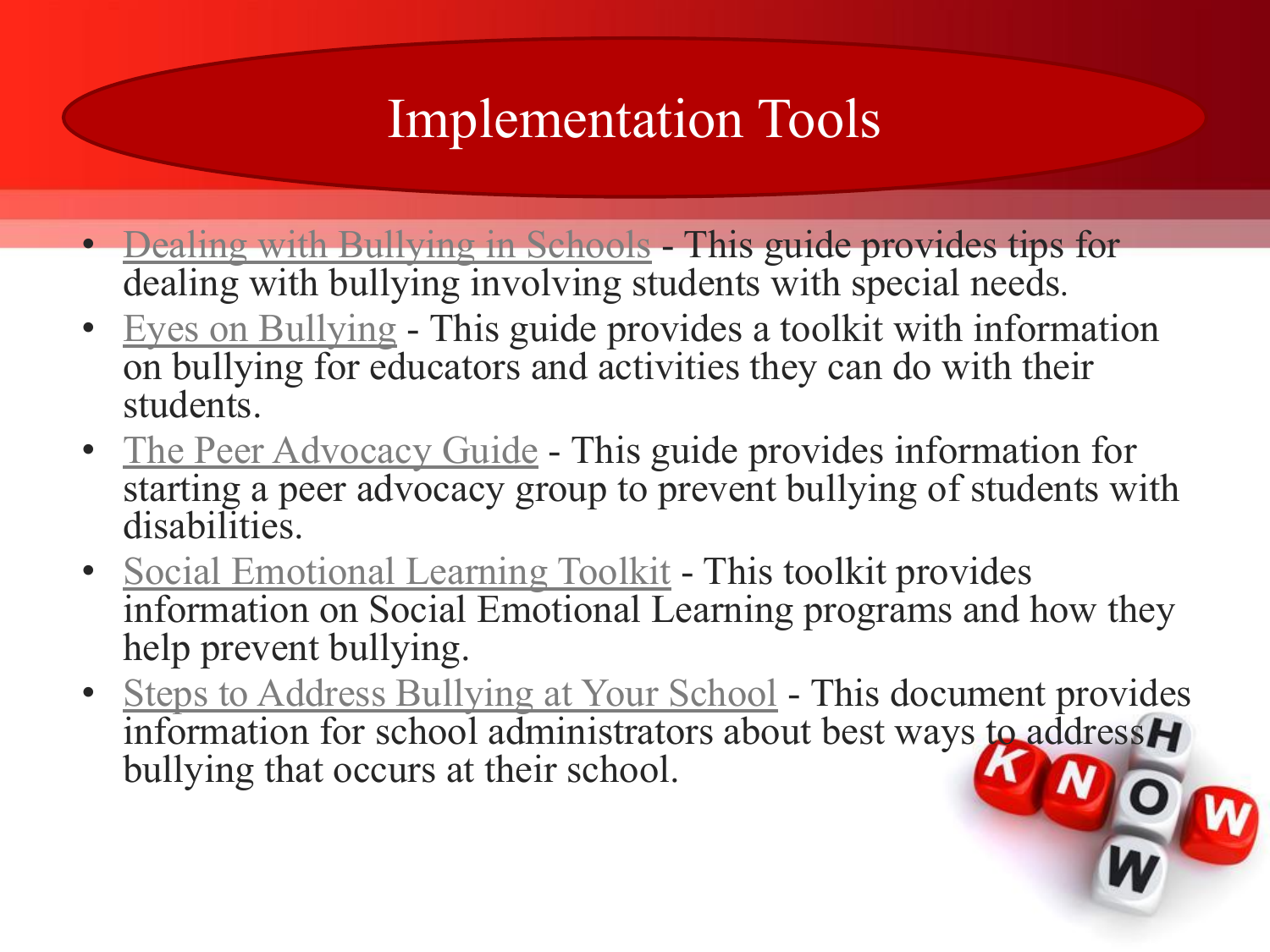#### Cyberbullying Prevention

[Cyberbullying Checklist for](https://www.google.com/url?q=http://d3n8a8pro7vhmx.cloudfront.net/themes/51e1be8f9670a42080000002/attachments/original/1377636639/5_CyberbullyingChecklistforSchools.pdf?1377636639&sa=D&source=editors&ust=1634208801191000&usg=AOvVaw2XGqWbGL_3uIhkPDik5gQ2) [Schools](https://www.google.com/url?q=http://d3n8a8pro7vhmx.cloudfront.net/themes/51e1be8f9670a42080000002/attachments/original/1377636639/5_CyberbullyingChecklistforSchools.pdf?1377636639&sa=D&source=editors&ust=1634208801191000&usg=AOvVaw2XGqWbGL_3uIhkPDik5gQ2) - This is a checklist of questions schools can use to combat cyberbullying.

[Cyberbullying Toolkit](https://www.google.com/url?q=https://www.commonsensemedia.org/educators/cyberbullying-toolkit&sa=D&source=editors&ust=1634208801218000&usg=AOvVaw2VnPb-QIQ18ayLZEc1NYQ4) - This guide provides tools and lesson plans by grade level to educate your students and their parents about cyberbullying

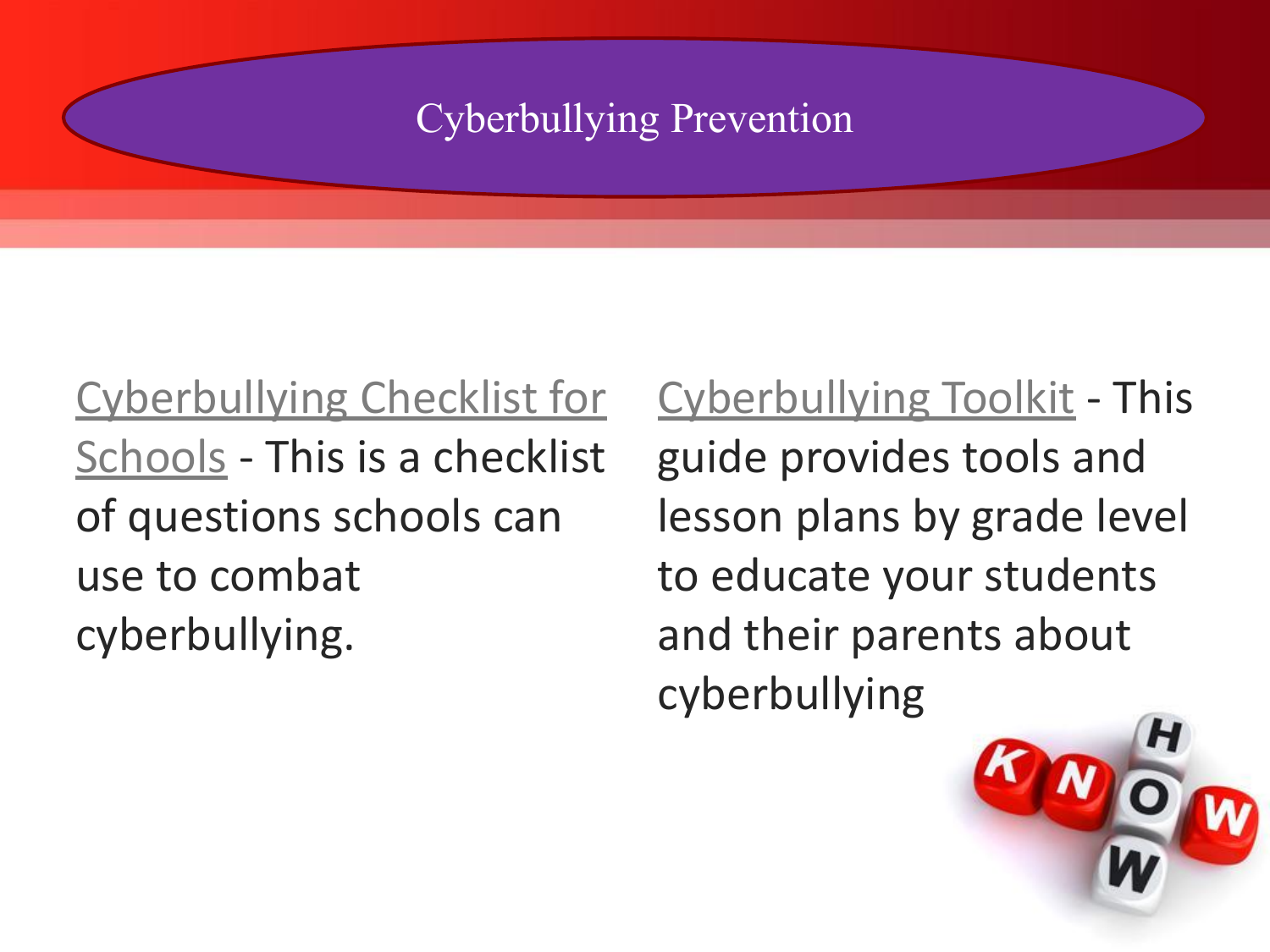## **2. Bullying intervention**

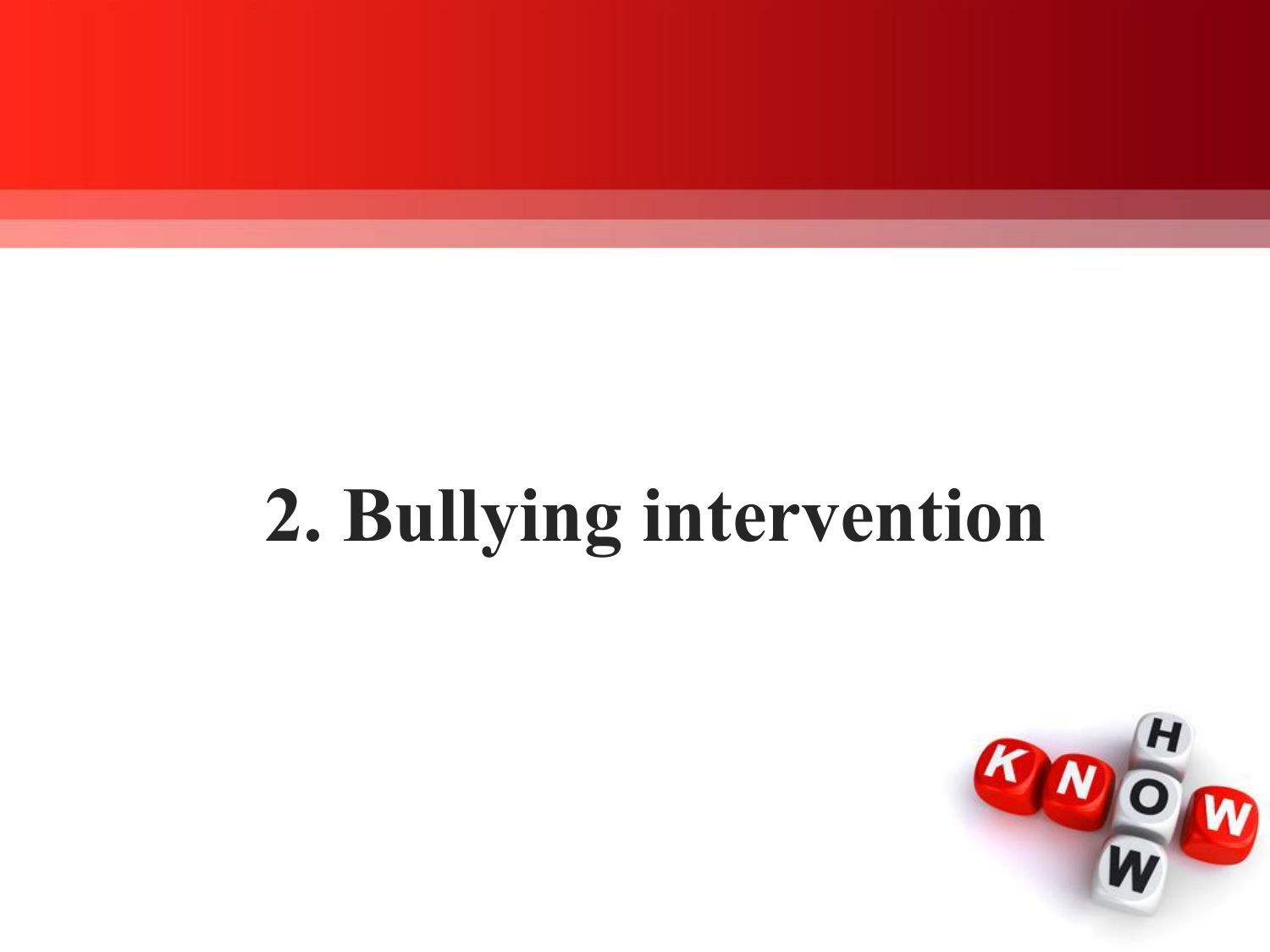#### **The person who bully; behavioral definitions**

### Long-term goals

**1. Makes verbal threats to younger or weaker peers.** 

**2. Engages in intimidating behavior only when reinforced by friends.** 

**3. Engages in intimidating behavior even when alone and not reinforced by friends.** 

**4. Uses mild, physically aggressive behavior to reinforce the verbal intimidation (e.g., pushing, grabbing and holding, throwing things at the victim).** 

**5. Breaks or takes objects belonging to the victim of the bullying.** 

**6. Has fits of rage in front of peers that include screaming, shouting, threatening, or name-calling.** 

**7. Family of origin has provided models of threatening, intimidating, aggressive behavior.**

1. To hold on intimidating behavior and treat others with respect and kindness.

2. Develop empathy and compassion for others.

3. Parents/caregivers stop the use of aggressive means of control and

implement positive parenting methods.

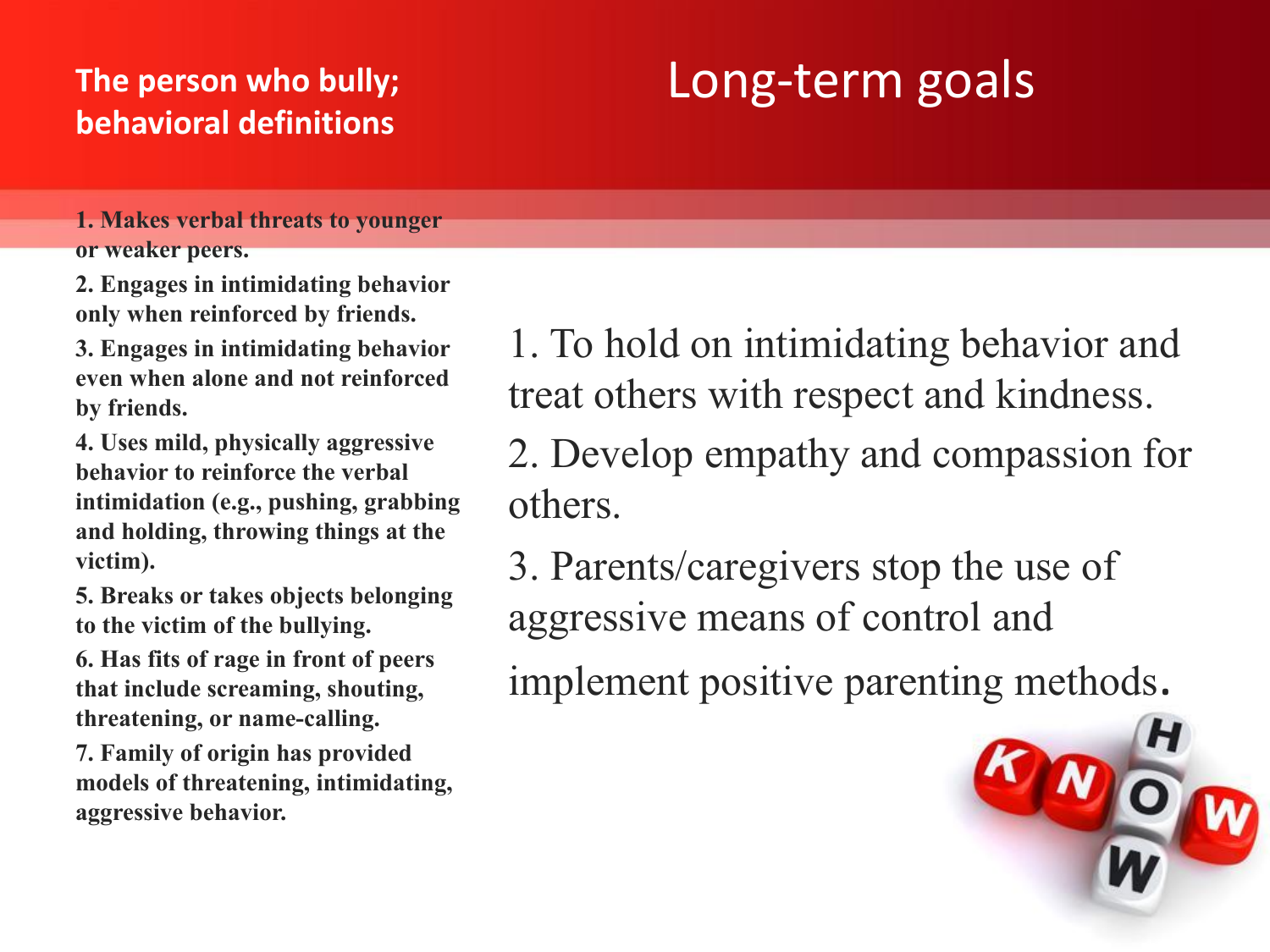### **Individual Intervention for a Child or Youth who Bullies**

#### Case

- It has recently come to light that a 13 year-old boy, Sam, has been bullying another boy at school, Jeremy. They take the same public bus to and from school. The bullying has been going on for several months; it is verbal. The majority of the bullying took place at the school bus stop. It occasionally happened during recess and in the hallway by the student lockers. Other students were usually present. The bullying was disclosed by the victimized boy's parents, who became alarmed about their son when he refused to attend school.
- From talking with Sam's teachers, you have learned that Sam is an aboveaverage student who is popular and generally well-behaved in class. One of his teachers shared that she has noticed that Sam can seem cynical at times when other students speak in class and she has had to remind him to listen to others respectfully.

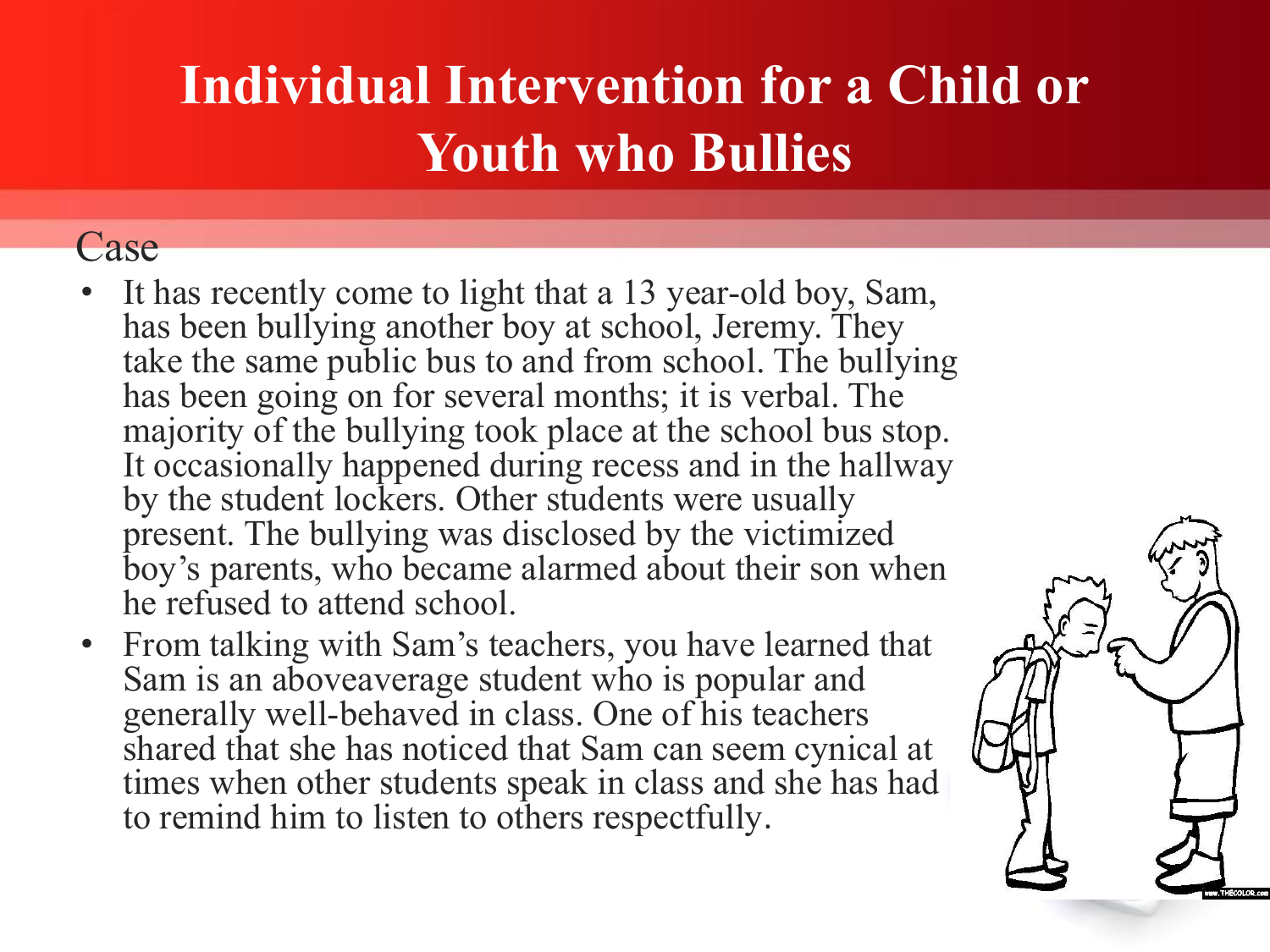## **Individual Intervention for a Child or Youth who Bullies**

Ways to stop the bullying behavior

 $\Box$  developing an accurate understanding of the effects of his behaviour on Jeremy and those who witness the bullying (perspective taking) and to feel empathy for Jeremy (if possible)

 $\Box$  to differentiate playful teasing from bullying

 $\Box$  to shift his attitude toward a more responsible and moral stand

 $\Box$  to identify ways that Sam can demonstrate positive leadership

 $\Box$  to impose a "formative consequence" that aligns with the above objectives

 $\Box$  to clearly communicate that future bullying behaviour will be closely monitored and that more serious consequences will be imposed for future incidents

OW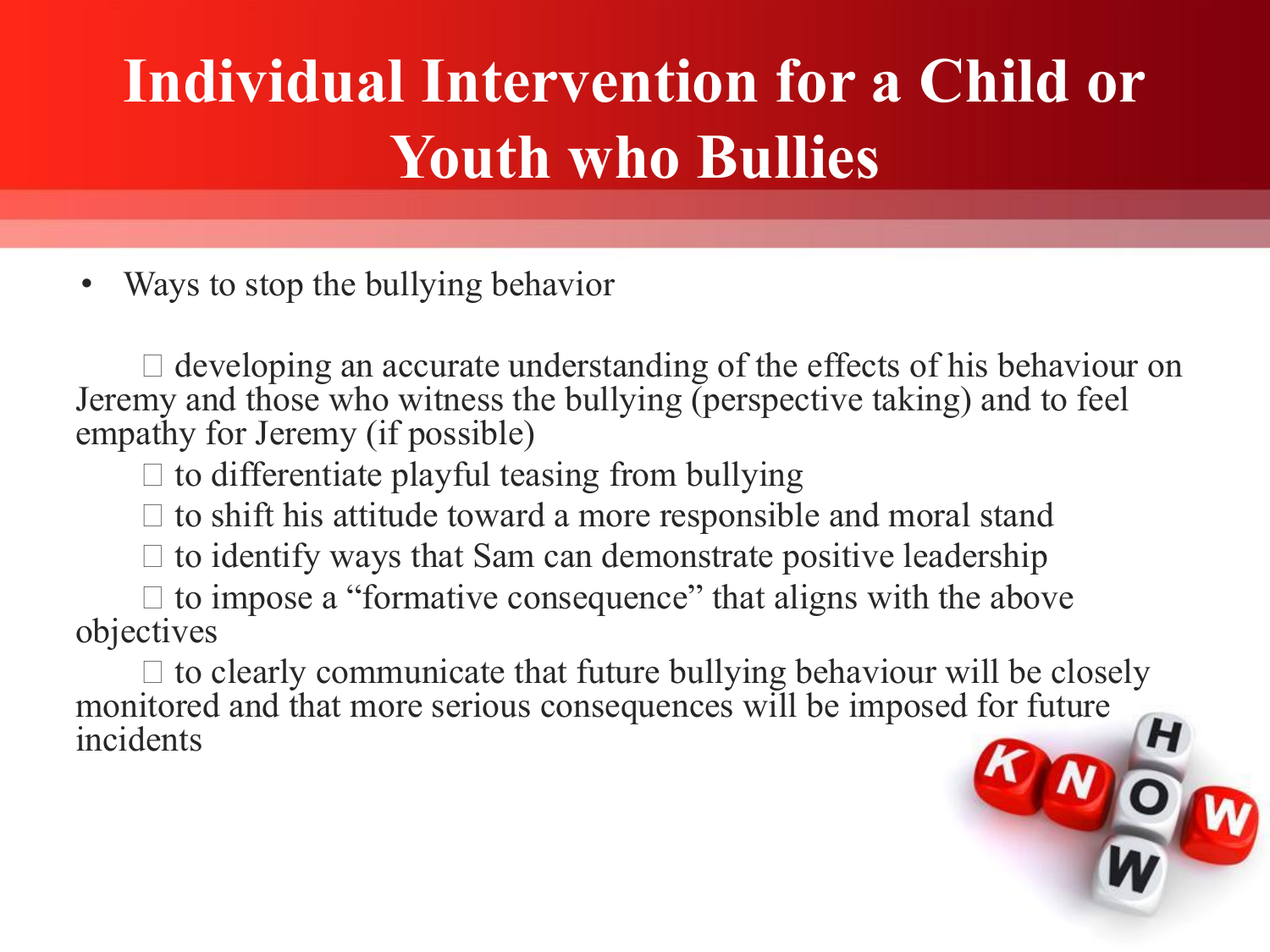### **Individual Intervention for Children and Youth who have been Victimized**

#### Case

- Julie was a Grade 6 student who had attended her present school since Junior Kindergarten. From the very first days of school that year, her teacher, Ms. Baptiste, noticed that Julie seemed very isolated. A week later, after an assembly about bullying presented by local high school students, Julie approached her teacher and disclosed that "all of the girls in the class were mean" to her.
- Julie was reluctant to provide names of specific students or details about the behaviours and Ms. Baptiste did not probe. Julie said that some of these girls had "always" been mean to her, and now even the girls who used to be her friends weren't nice to her anymore. Ms. Baptiste immediately thanked her for having the courage to come forward and report the bullying. She asked Julie if she had told her parents about it, and Julie responded that she did, and was trying to follow their advice to ignore the bullying and make new friends, but things had just got worse and worse.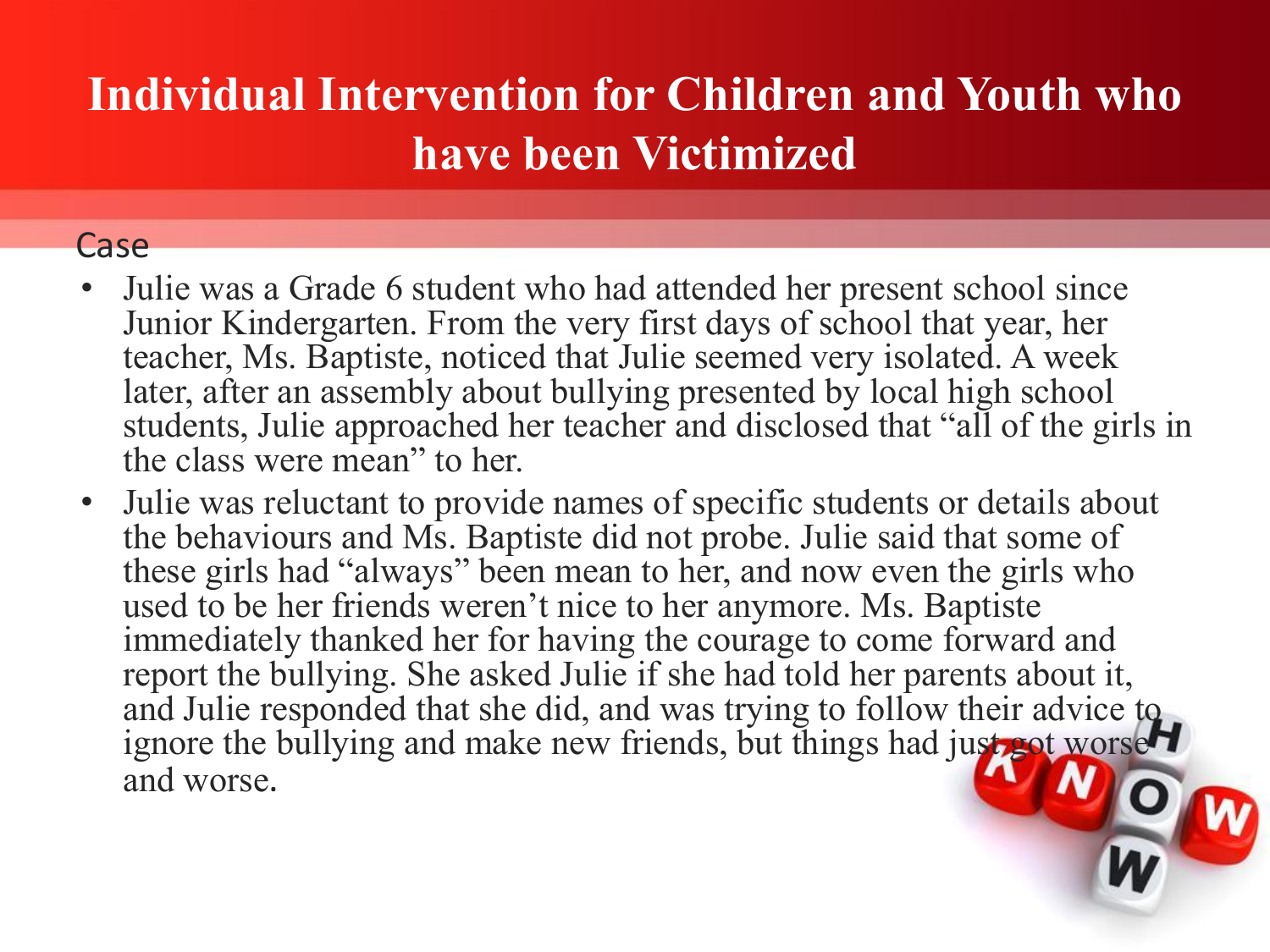### **Individual Intervention for Children and Youth who have been Victimized**

Ways to act:

- 1. To reinforce and validate her for reporting her victimization
- 2. To decrease her anxiety about school
- 3. To develop her assertive communication skills
- 4. To connect her to caring peers

Can you find another ways to resolve the case?

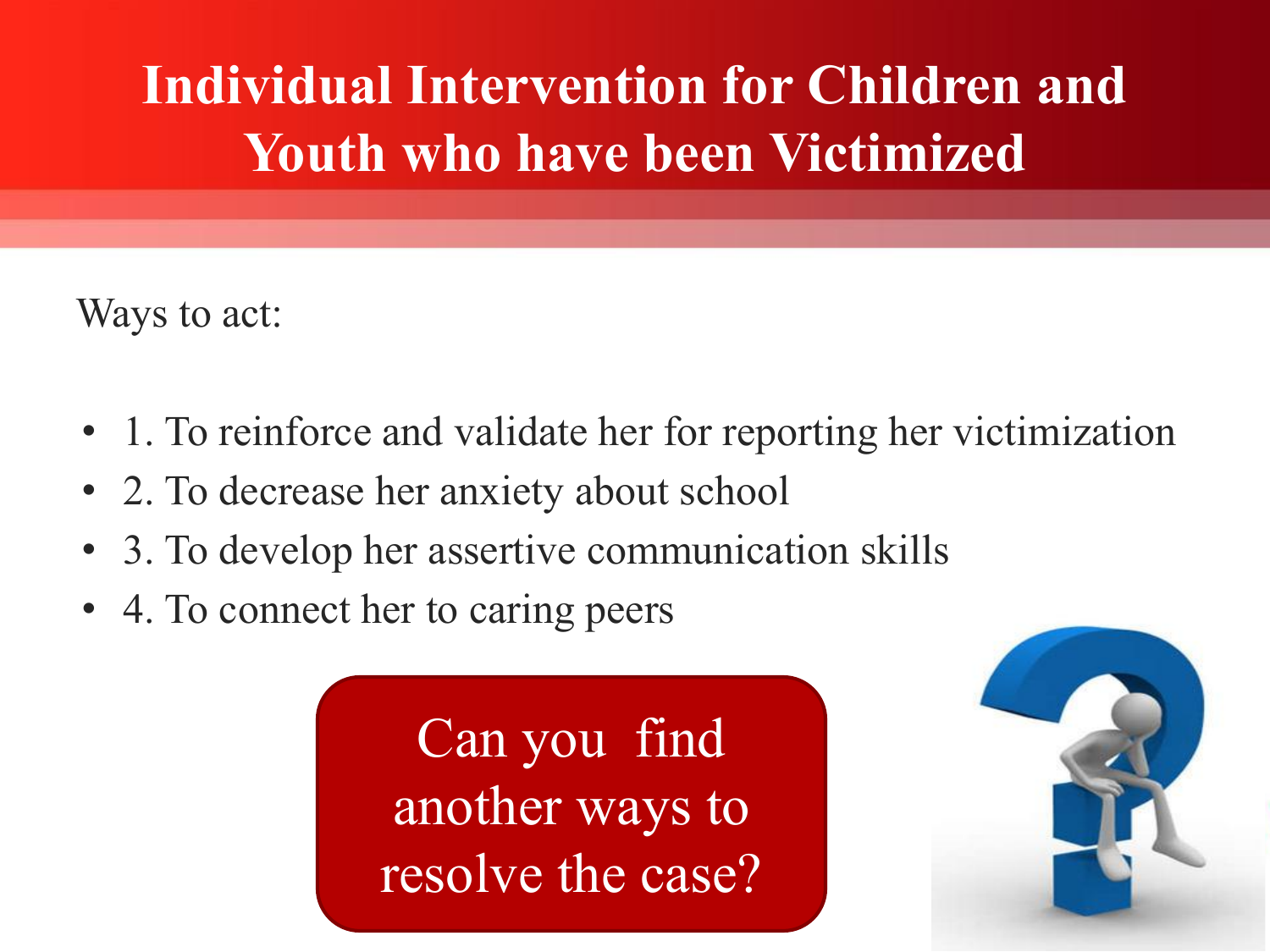## At the end…. Please reflect on!